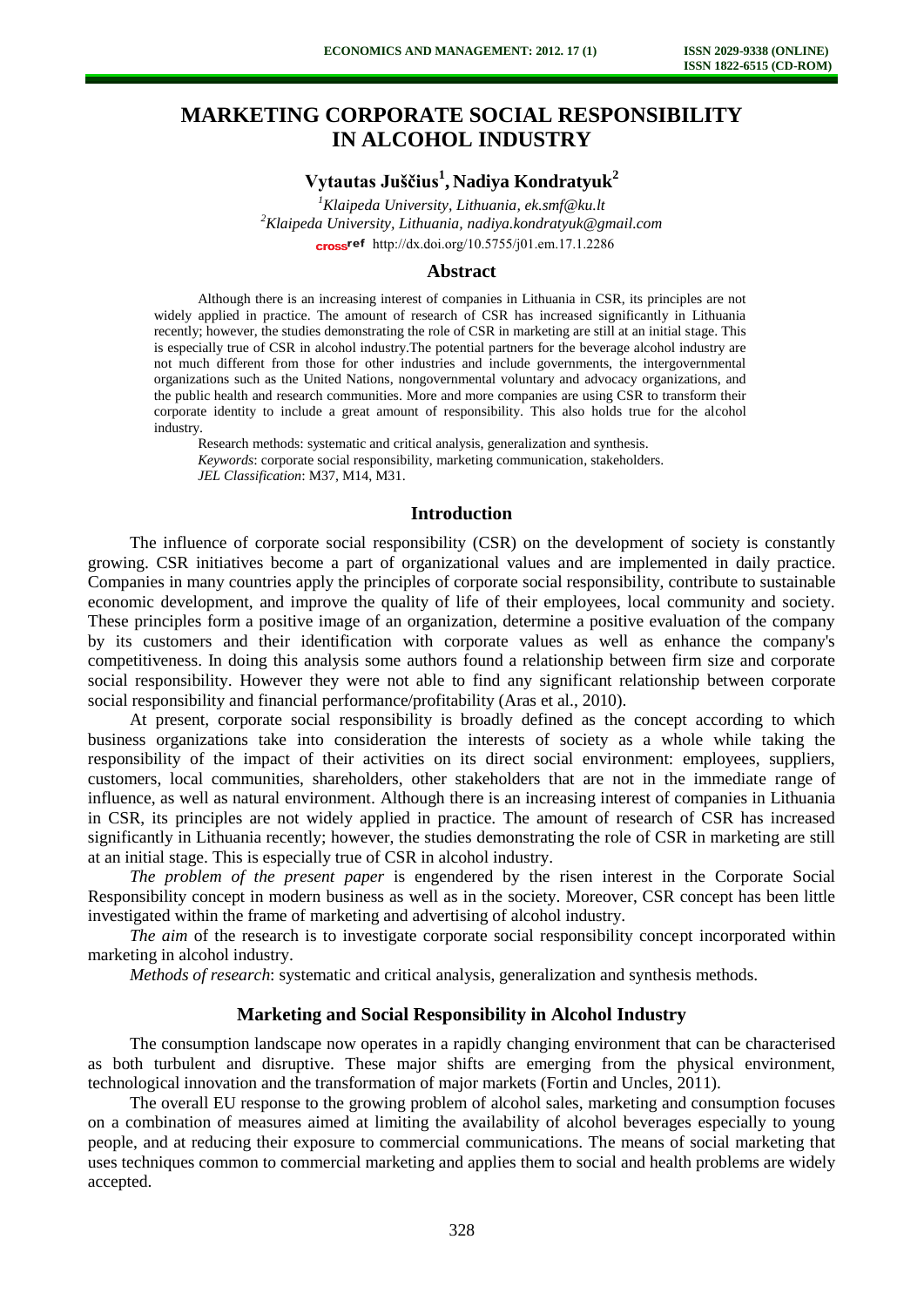Social marketing has four key features:

- focus on voluntary behaviour change;
- recognition that behaviour change must result in a benefit to the target audience;
- use of marketing techniques such as "the marketing mix";
- end goal of improving individual welfare and society. (Gordon et al., 2006).

It differs from traditional marketing in that the aim is not to benefit the organisation doing the marketing but the individual and society. Social marketing is the use of commercial marketing techniques to achieve a social objective. Social marketers combine product, price, place, and promotion to maximize product use by specific population groups. In the health arena, social marketing programs in the developing world traditionally have focused on increasing the availability and use of health products (Lefebvre, 2011).

Social marketing can also be used to change behaviour among professionals, organisations and policymakers. For example, to gain the support of policy makers for legislation, or to encourage retailers to comply with restrictions on the sale of products such as alcohol or tobacco to minors. As social marketing campaigns often need to reach a wide range of audiences, the task of managing marketing initiatives in these contexts is more complex and requires constant evaluation in order to identify levels of effectiveness and areas for improvement over long periods of time (Henley et al, 2011).

The issue of corporate social responsibility is a complex one for any industry, not the least so for the beverage alcohol industry. Alcohol industry players (producers, distributors, etc.) believe that a systematic integration of CSR and social marketing into their business practices can make a positive impact on their economic, social, and environmental performance (Code of Responsible Practices..., 2009; Baggot, 2006). Furthermore, through their association with various organizations their CSR activities contribute to a wider development of alcohol policies, promote responsible drinking patterns, and target alcohol misuse.

As businesses, beverage alcohol companies must be accountable to their shareholders who, among other legitimate objectives, seek a financial return on their investment. Companies recognize that they are also accountable to a wider range of stakeholders, including consumers, employees, communities, media, and critics. In short, stakeholders are those individuals and groups with an interest in or affected by a company's products, operations, or the nature of its business.

The idea that the measure of the overall performance of a company should be based on its combined contribution to economic prosperity, environmental quality, and social wellbeing has come to be called "the triple bottom line" (Carroll, 1999). Companies, therefore, are deemed to be accountable for their actions, not just formally to their owners but also in less well-defined ways to this much wider group of stakeholders. This view has become central to the management of social and community issues. Businesses need to act honestly and ethically with regard to their internal management and auditing, but corporate social responsibility also requires them to focus on their wider responsibilities.

The beverage alcohol industry worldwide acknowledges that, although their products can offer considerable personal pleasure and social benefit, they can also cause serious personal and social harm if consumed irresponsibly (Rundle-Thiele at al., 2008). They also acknowledge that preventing misuse of their products is in their long-term strategic interest and is therefore consistent with their economic objectives, while turning a blind eye on misuse is ultimately bad for business. Often alcohol producers recognize that long-term growth is best built on an ethical and responsible foundation (Baggot, 2006; Responsible Service of Alcohol, 2009). Their social concern is also founded on the realization that the misuse of alcohol can affect their business adversely. Appropriately, the industry has initiated many programs to target alcohol misuse and related harm, to encourage responsible drinking, and to educate consumers. Many of these initiatives have been developed by the industry in partnership with other organizations. Among such organizations is International Centre for Alcohol Policies (ICAP). ICAP, for example, believes that promoting broad industry participation in CSR will advance responsible patterns of drinking, further understanding about the role of alcohol in society, and enhance long-term economic value through collective action.

Since the 1980s, the beverage alcohol industry has set up and funded what are termed social aspects organizations to manage issues that may be detrimental to its business (Hannum, 2009). Social aspects organizations operate at the global level, the European level and at the country level, in high, middle and low income countries. They aim to manage issues by attempting to influence the alcohol policies of national and international governmental organizations; becoming members of relevant non-alcohol specific organizations and committees to broaden policy influence and respectability; recruiting scientists, hosting conferences and promoting high profile publications; creating social aspects organizations in emerging markets and low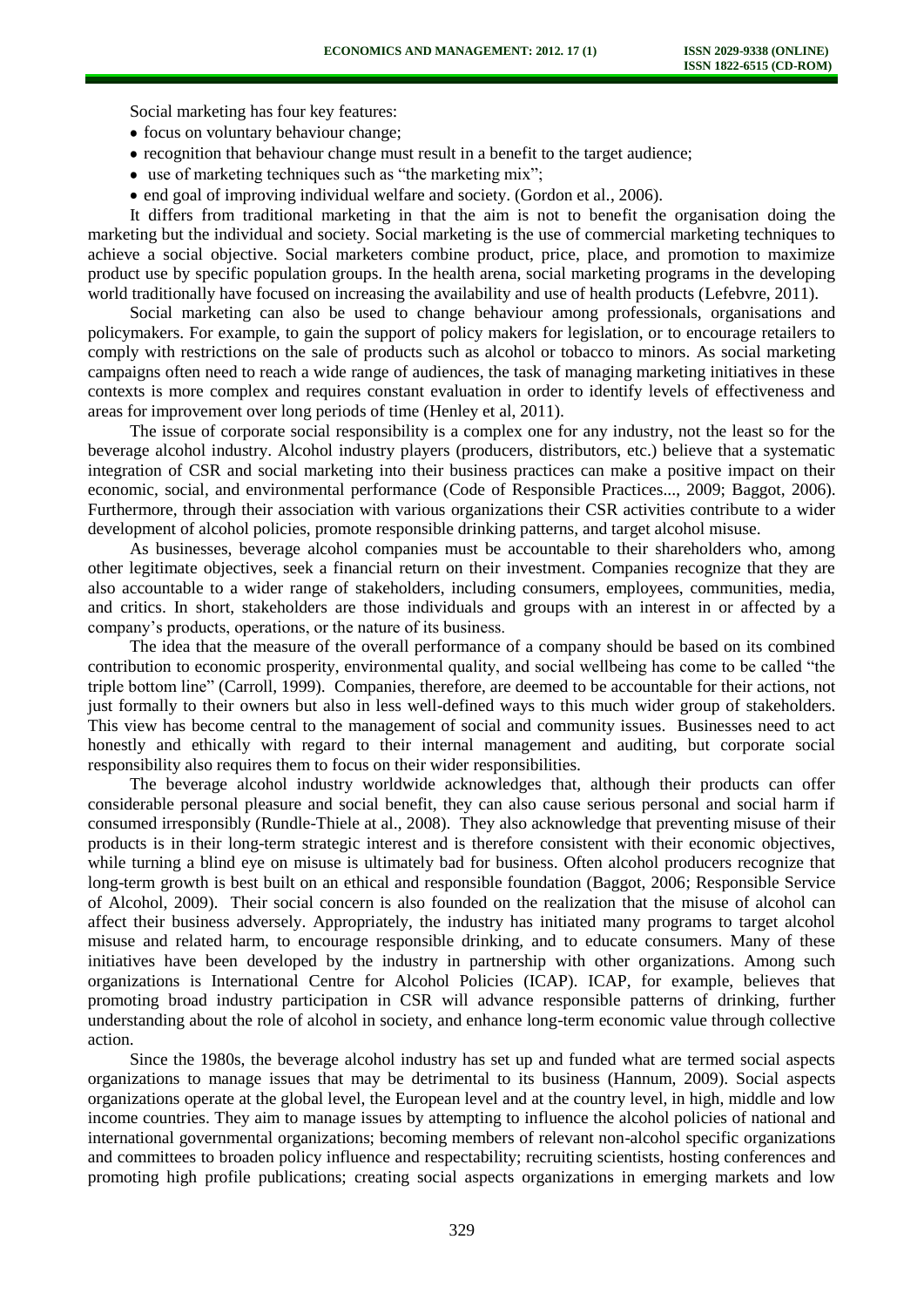income countries; and preparing and promoting consensus statements and codes of practice (Grant and Leverton, 2009).

Social aspects organizations that are formed in participation with alcohol producers hold five main viewpoints: 1) addressing patterns of drinking rather than volume of alcohol consumption is the best basis for alcohol policies; 2) responsible drinking can be learned and this should be the cornerstone of alcohol policy; 3) they have an equal place at the policy table; 4) the marketing of alcoholic beverages should be self-regulated; and 5) alcohol, despite its potential for "abuse", confers a net benefit to society (Anderson, Baumberg, 2006).

CSR is viewed by ICAP as more than just reaching compliance with codes or marketing practices. Rather, it is a core part of business. ICAP and several of its supportive alcohol producing companies participate in the United Nations Global Compact, the multi-stakeholder initiative designed to encourage responsible business practices, launched in 2000 by United Nations Secretary-General (ICAP CSR). The Global Compact's principles are based on fundamental human, labour, and environmental rights and are upheld and emphasized by corporate social responsibility.

Virtually all significant activities involving CSR require industry collaboration and partnership with others - particularly in the public sector. Hence partnership has come to be seen as a necessary condition with the various partners having different roles. The potential partners for the beverage alcohol industry are not much different from those for other industries and include governments, the intergovernmental organizations such as the United Nations, nongovernmental voluntary and advocacy organizations, and the public health and research communities.

The beverage alcohol industry's social responsibility activities can best be described in two part (Hannum, 2009; Code of Responsible Practices, 2009; Baggot, 2006) First, there are activities that pertain to alcohol itself. Beverage alcohol, when consumed responsibly, can be part of a balanced, healthy lifestyle; but, when consumed inappropriately, it has the potential for serious harm. This has led members of the beverage alcohol industry, especially within the past decade, to form separate organizations - social aspects organizations (SAOs) - whose sole function is to promote responsible drinking (Hannum, 2009).

Over the years, industry members have funded innovative campaigns, especially to deter alcoholimpaired driving and underage drinking. They have also supported peer-reviewed alcohol research that increases the understanding of alcohol's positive and negative consequences. The impact of such initiatives has been sustained over time. In the past 12 years, significant decreases in alcohol-impaired driving fatalities are evident in Australasia, Europe, and the United States (The Geneva partnership...,2000). Although other factors beyond industry initiatives are clearly significant in helping to reduce drink-driving problems, the industry's contribution is noteworthy and significant. Major alcohol producers have effective company advertising codes and support self-regulatory and independent mechanisms to attempt to ensure that advertising is directed to the target market (Baggot, 2006) - the consumer of legal drinking age - and that it does not appear to condone inappropriate drinking behaviour.

The second part of the industry's corporate responsibility activities relates to the bigger picture. The beverage alcohol industry recognizes that good corporate citizenship is more than ensuring that its products are used safely and responsibly. It also entails balancing the needs of its employees for a safe and rewarding job, improving the environment in which they work, and positively engaging the wider culture in which they operate, with the needs of shareholders for a fair return on investment.

In practice, this means that most major alcohol producers comply with or exceed government requirements and international norms governing the environmental impact of products through improvements in water use, packaging, emission of greenhouse gases and hazardous substances, energy use, solid waste management, and transport (ICAP. Corporate social responsibility..., 2012). High standards are set regarding their business conduct and that of their partners, and they support a host of cultural and educational activities in the communities where they operate. Engagement with the alcohol industry should, however, be limited to 'harm reduction' strategies that do not require any reduction in alcohol use for their effectiveness and to some 'demand reduction' strategies that seek to educate about lower-risk alcohol use like, for example, no drinking whilst pregnant (Stockwell, 2007).

CSR efforts by the beverage alcohol industry are supported in mature and emerging markets, at the local, national and international levels, and in partnership with a variety of stakeholders from the public and private sectors (ICAP. Corporate social responsibility…, 2012). By investing in CSR, companies are investing in sustainability and broader economic, social, and environmental goals. CSR remains a beaming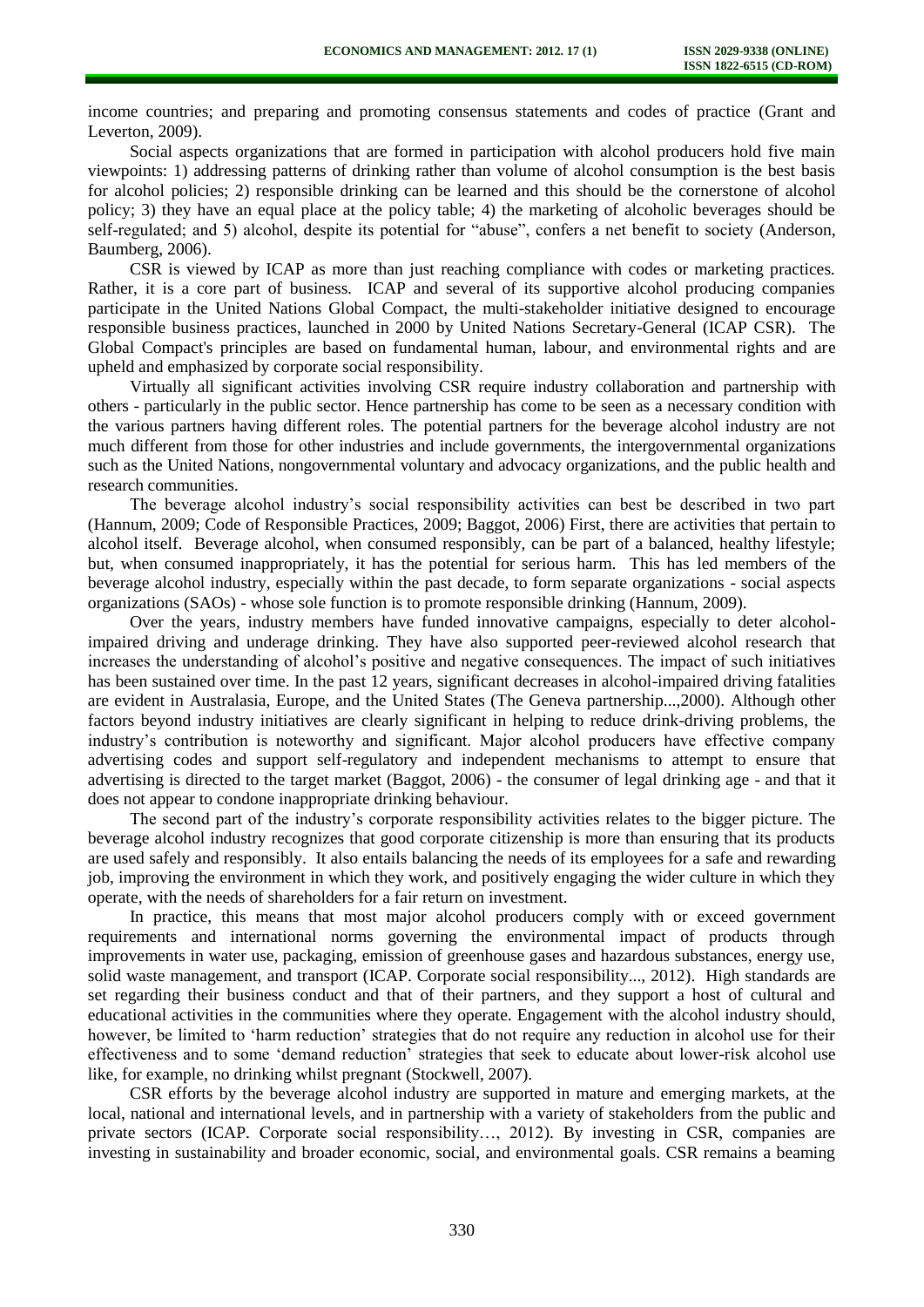light of success for improving the role of business in society—but is also an ongoing challenge to which companies must remain vigilant, especially in emerging markets.

Although CSR policies are not yet widespread practice among alcohol producers and distributors in Lithuania, according to the ELSA (Enforcement of National Laws and Self-Regulation on the Advertising and Marketing of Alcohol) project launched in 2005, the country is one of only six EU countries that has enacted legislation on alcohol control and regulation (STAP, 2007). The overall ELSA project objective was to assess and report on the enforcement and adherence of national laws and self-regulation with regard to the advertising and marketing of alcoholic beverages in the European Union countries. The first European network conference on reducing youth drinking by law enforcement was held in Rotterdam, The Netherlands on the October 2011. This unique conference was organized by the Dutch Institute for Alcohol Policy in cooperation with their European partners. (http://www.stap.nl/nl/nieuws/conference-2011.html)

The regulating authority for alcohol advertising and marketing is The State Tobacco and Alcohol Control Agency in Lithuania that has encompassed the law under which alcohol advertisements are prohibited to be aired on television from 6 AM to 11 PM. (Lietuvos Respublikos Alkoholio Kontrolės Įstatymas, 1995). Nevertheless, Republic of Lithuania has strict traditional alcohol marketing and advertising regulation policies in action, social marketing that would encourage wider corporate social responsibility of alcohol producers is not widely undertaken. Furthermore, though the Association of Enterprises Trading in Alcoholic Beverages in Lithuania negotiated that alcohol spirits producers would constantly sponsor and air social advertisements related to alcohol there is no evidence on continuity of the initiative and its results. Thus, according to egta/ACT survey conducted in 2009 in the countries of European Union, Lithuania along with Germany and Poland did not have any social marketing campaigns on general awareness of excessive or inappropriate consumption of alcohol, including anti-drink/drive messages and the danger of speed in particular, awareness of sensible drinking and recommended limits, protection of children and young people from exposure or consumption of alcohol and the responsibility of parents towards their children, long-term health risks including alcoholism, advice for pregnant women, and the link between excessive alcohol consumption and accidents, violence and sexual abuse (egta/ACT survey, April 2009).

## **Perils of Marketing CSR in Alcohol Industry**

With tightening regulations on alcohol marketing, alcohol producers develop new initiatives to make customers aware of their brands and products. One such recent development is the use of Corporate Social Responsibility to build on the image of the companies and their brands (STAP, 2009). This boils down to alcohol producers claiming to take responsibility in informing customers about responsible drinking behaviour through the use of education. Attempts to address especially youth drinking have focused on the various factors that may play a role in shaping patterns of consumption (ICAP Methodological report, 2009; ICAP report. 2011). These include the role of beverage alcohol marketing. At the heart of the debate is the impact of beverage alcohol marketing on young people's drinking patterns and behaviours and any harmful outcomes.

However, the balance of the evidence does not support a direct causal relationship between overall alcohol marketing and drinking behaviours or harmful drinking patterns (Broadbent, 2008). Marketing is one of many factors that influence consumer attitudes and drinking behaviours. But studies have shown that the principal influences on youth drinking are parents and peers.

The relationship between marketing and alcohol consumption has been studied using various methodologies, with differing results. Thus, econometric studies that examined the relationship between marketing expenditure and consumption have found no or only a modest correlation (Nelson, Young, 2003). Experimental studies have also attempted to examine the impact of marketing (particularly advertising) on drinking, but have a number of critical shortcomings.

There is evidence that social responsibility messages, whether stand-alone or when added to product advertisements, benefit the reputation of the sponsor more than public health and create a sense of good-will toward the company and the product. For example, tobacco industry prevention campaigns consistently cause young people to become more favourably inclined towards the tobacco industry (Henriksen et al 2006 cited in EUCAM, 2009). In alcohol, assessing the impact of adding drink-driving messages to bar advertisements showed that including the message had positive effects on the perception of the advertiser in terms of concern about the safety of bar customers, but did not affect their attitudes or intentions (Alcohol: Education, 2009). Alcohol advertising frequently places alcohol within a social, fun, glamorous context.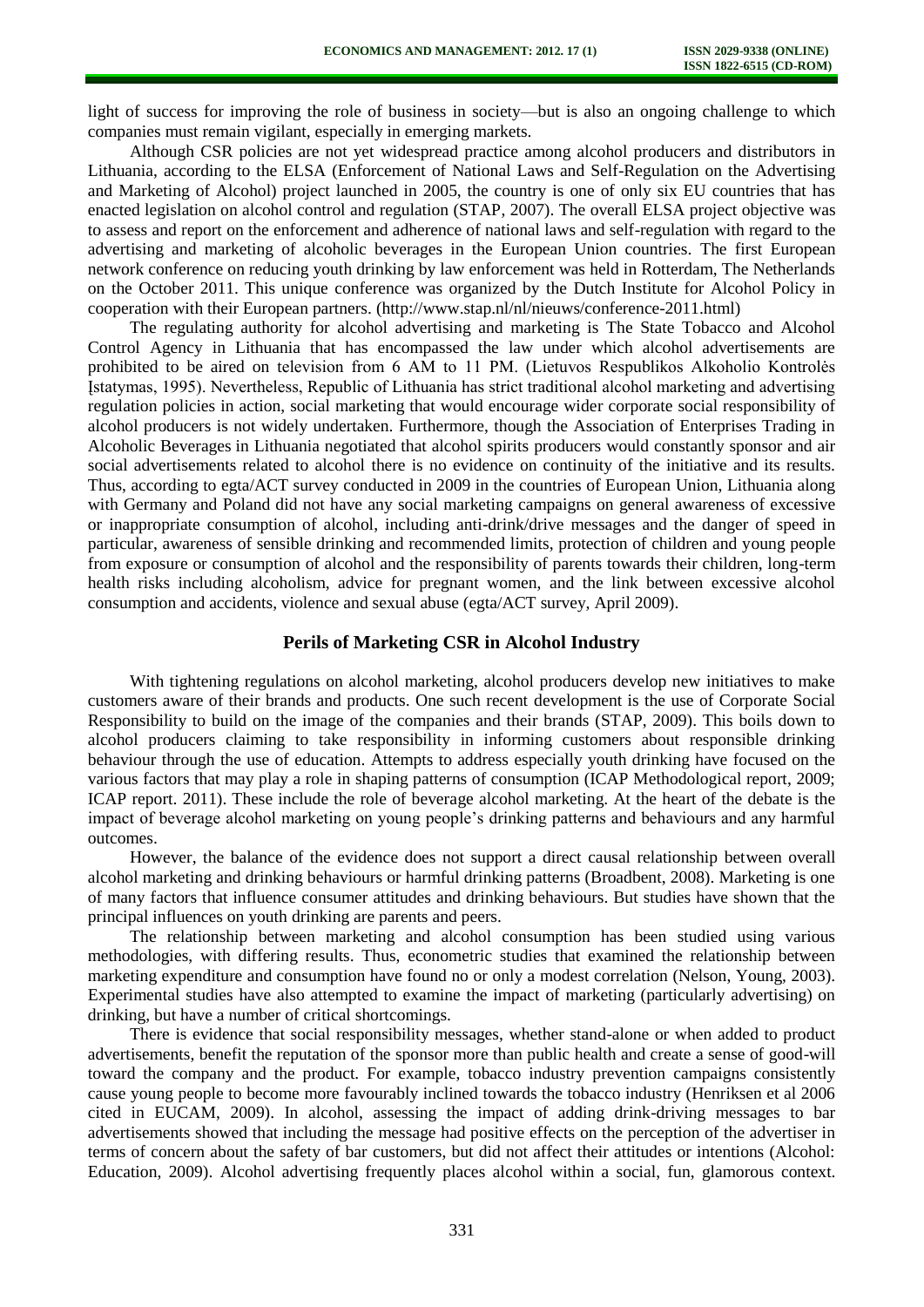Although the commercials may include a brief message regarding responsible drinking, alcohol is positioned as 'normal'.

At the EU level, a rise in the number of educational campaigns about alcohol introduced by the alcohol producers themselves is seen. The industry wants to explain to the consumer that drinking too much alcohol or drinking at an early age has harmful effects on health. The message they want to convey is to "enjoy alcohol responsibly" (Alcohol: Education, 2009). The true goal behind these Corporate Social Responsibility campaigns is, however, to improve the image of alcohol producing company as in the case with tobacco companies.

It may be clear that a similar way of reasoning can hold for the alcohol industry. Education focused at youngsters costs a lot of money but has proven to be nearly ineffective (EUCAM). The CSR campaigns developed by the alcohol industry will probably assert little or no effect on the drinking behaviours of young people. However, the campaigns will probably lead to more positive attitudes towards the alcohol brand, as was found for education given by the tobacco industry, as mentioned earlier. That is only one of the dangers that CSR brings along.

CSR also often consists of educational slogans in advertisements. The slogans are supposed to convey a message of responsibility that stands apart from the attractive message of the advertisement itself. Nevertheless the alcohol companies tend to add attractive language in these slogans which are meant for educational purposes, such as "enjoy responsibly". An additional problem that comes with CSR of alcohol producers is that it treads uncharted territory and as such lends many opportunities to circumvent existing regulations on alcohol marketing.

European Centre for Monitoring Alcohol Marketing (EUCAM report, 2009) analyzed several CSR campaigns that actually missed the point of achieving responsible drinking habits, while actually functioning as alcohol advertisement. For example, Diageo (previously Guiness) 2008 'The choice is yours' campaign. The campaign implied that being very drunk carries a penalty of social disapproval. It did so by showing the embarrassing consequences of being thrown out of a club, amongst other things. Research by the University of Bath conversely shows that such incidents are actually seen by young people as an illustration of a 'fun' night out, instead of cautionary tales (cited in EUCAM, 2009). While Diageo held fast to the idea that 'young adults were more likely to consider drinking responsibly if they believed that by drinking excessively they would be in danger of losing their social credibility and standing,' the University of Bath in contrary stated that: "Extreme inebriation is often seen as a source of personal esteem and social affirmation amongst young people" (cited in EUCAM, 2009). Furthermore, the website of the 'The choice is yours' campaign shows the logo's of the drinks of Diageo. So while the website pertains to be educational it is actually and very transparently an advertisement.

Another CSR campaign analyzed by EUCAM was for Bacardi and "Say sorry with Nikkie". In September 2008 television channel The Music Factory (TMF) broadcasted a program called "Say sorry with Nikkie" that was made in cooperation with Bacardi. The goal of the series that ran weekly for 3 months was to 'teach' youngsters between 16-20 years that drinking too much alcohol is not cool or fun. According to the program scenario Nikkie Plessen visited youngsters that had spoiled a nice party or evening out sometime earlier because they drank too much. Nikkie offered the youngsters a chance to (publicly) offer their apologies for their misbehaviour. Menno Wagenaar, VP Head of MTV & TMF in her interview reflected about the program as follows: "Just as Bacardi, TMF believes that it is important for young people to realize that excessive alcohol use is bad for their health. The program was presented in a TMF style and was absolutely not didactic, 'pointing the finger', but in a relevant and entertaining way for young people". When a representative of Bacardi, Anne Marie Touw, commented that just as the government, Bacardi distinguished between responsible drinking – which fit in a positive lifestyle – and alcohol misuse, which should be battled with, and the corporation perceived as its responsibility to inform consumers about responsible alcohol consumption.

However, TMF is a so-called "youth channel" on which no alcohol advertising is allowed because more than 25% of the watching public consists of minors (below 18 years of age). Given the fact that TMF is a youth channel, which should be completely free of alcohol advertising, it is striking that apparently Bacardi was allowed to present a program on this channel targeting minors, which is exactly the group to which alcohol advertising is prohibited (STAP, 2009).

As many scientific studies have shown that education targeting youngsters is hardly effective no large effects of the program on drinking behaviour are expected. However, Bacardi has found a way to reach its target group of youth, which will probably be very positive for the brand image of Bacardi.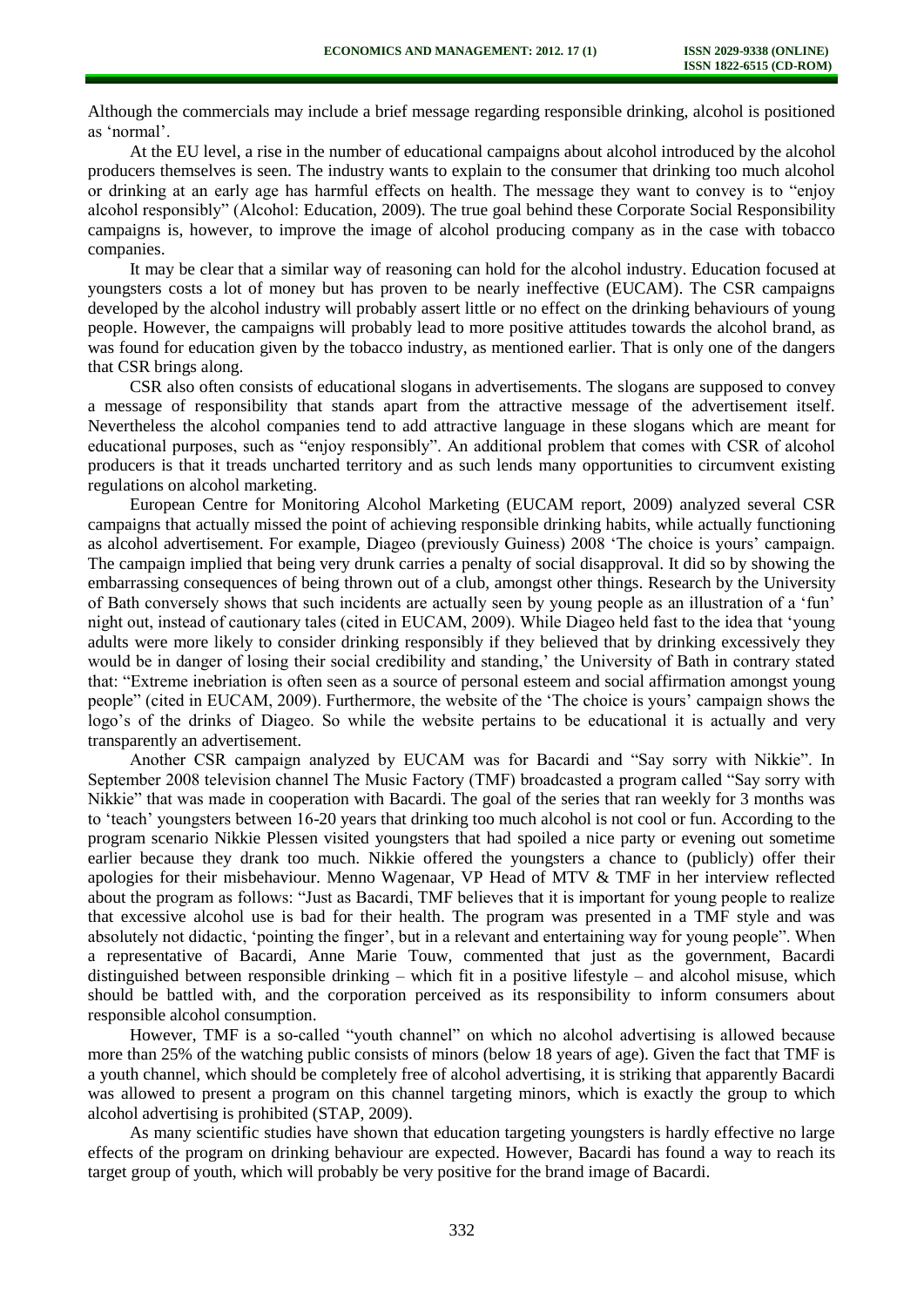The effects of alcohol advertising and marketing on drinking behavior of young people has been more and more extensively studied over the past few years. Evidence has grown stronger that especially exposure to large volumes of alcohol advertising has an undesirable impact on the drinking behavior of youngsters. These effects of alcohol advertising on drinking behavior have been found on the long term (longitudinal studies) as well as on the short term (The impact of alcohol..., 2011).

More and more companies are using CSR to transform their corporate identity to include a great amount of responsibility. This also holds true for the alcohol industry. In doing so, these companies claim to feel responsible for informing their customers about the 'responsible use' of alcohol. The alcohol industry in some instances will even go so far as to reach out to minors, a target audience which they are not allowed to reach, in many cases due to alcohol marketing regulations. Nevertheless, CSR in such cases practically has the same effects as advertisements, because it sheds a positive light on a brand or product. That is another reason for CSR to be considered as marketing tool.

By including the brand name in social responsible campaigns, brand awareness and brand recognition are also strengthened, thus making such CSR campaigns as advertisements. In these campaigns the alcohol producers claim to contribute to the solving of alcohol related problems, but in reality they advertise their products to the target groups they would not be able to reach otherwise.

### **Conclusions**

The beverage alcohol industry worldwide acknowledges that preventing misuse of their products is in their long-term strategic interest and is therefore consistent with their economic objectives, while turning a blind eye on misuse is ultimately bad for business. Often alcohol producers recognize that long-term growth is best built on an ethical and responsible foundation. Their social concern is also founded on the realization that the misuse of alcohol can affect their business adversely. CSR is viewed as more than just reaching compliance with codes or marketing practices. Rather, it is a core part of business.

The beverage alcohol industry's social responsibility activities can best be described in two parts. First, there are activities that pertain to alcohol itself. Beverage alcohol, when consumed responsibly, can be part of a balanced, healthy lifestyle; but, when consumed inappropriately, it has the potential for serious harm.

The second part of the industry's corporate responsibility activities relates to the bigger picture. The beverage alcohol industry recognizes that good corporate citizenship is more than ensuring that its products are used safely and responsibly. In practice, this means that most major alcohol producers comply with or exceed government requirements and international norms governing the environmental impact of products through improvements in water use, packaging, emission of greenhouse gases and hazardous substances, energy use, solid waste management, and transport.

Econometric studies that examined the relationship between marketing expenditure and consumption have found no or only a modest correlation. Experimental studies have also attempted to examine the impact of marketing (particularly advertising) on drinking, but have a number of critical shortcomings.

More and more companies are using CSR to transform their corporate identity to include a great amount of responsibility. This also holds true for the alcohol industry. The alcohol industry in some instances will even go so far as to reach out to minors, a target audience which they are not allowed to reach, in many cases due to alcohol marketing regulations. Nevertheless, CSR in such cases practically has the same effects as advertisements, because it sheds a positive light on a brand or product. That is another reason for CSR to be considered as marketing tool.

#### **References**

- 1. Aras, G., Aybars A., Kutlu O. (2010). Managing corporate performance: Investigating the relationship between corporate social responsibility and financial performance in emerging markets. International Journal of Productivity and Performance Management, Vol. 59 Iss: 3, 229-254.
- 2. Anderson P., Baumberg B.( 2005). Stakeholders' views of alcohol policy. A report for the European Commission Institute of Alcohol Studies, England.1 November 2005. http://ec.europa.eu/healtheu/doc/alcoholineu\_stakeholder\_en.pdf
- 3. Baggott R. 2006. Alcohol strategy and the drinks industry A partnership for prevention? Leicester Business School, De Montfort University.<http://www.jrf.org.uk/bookshop/eBooks/1955-drugs-alcohol-prevention-uk.pdf>
- 4. Carroll, A. (1999). Corporate social responsibility. Business & Society, 38(3): 268.